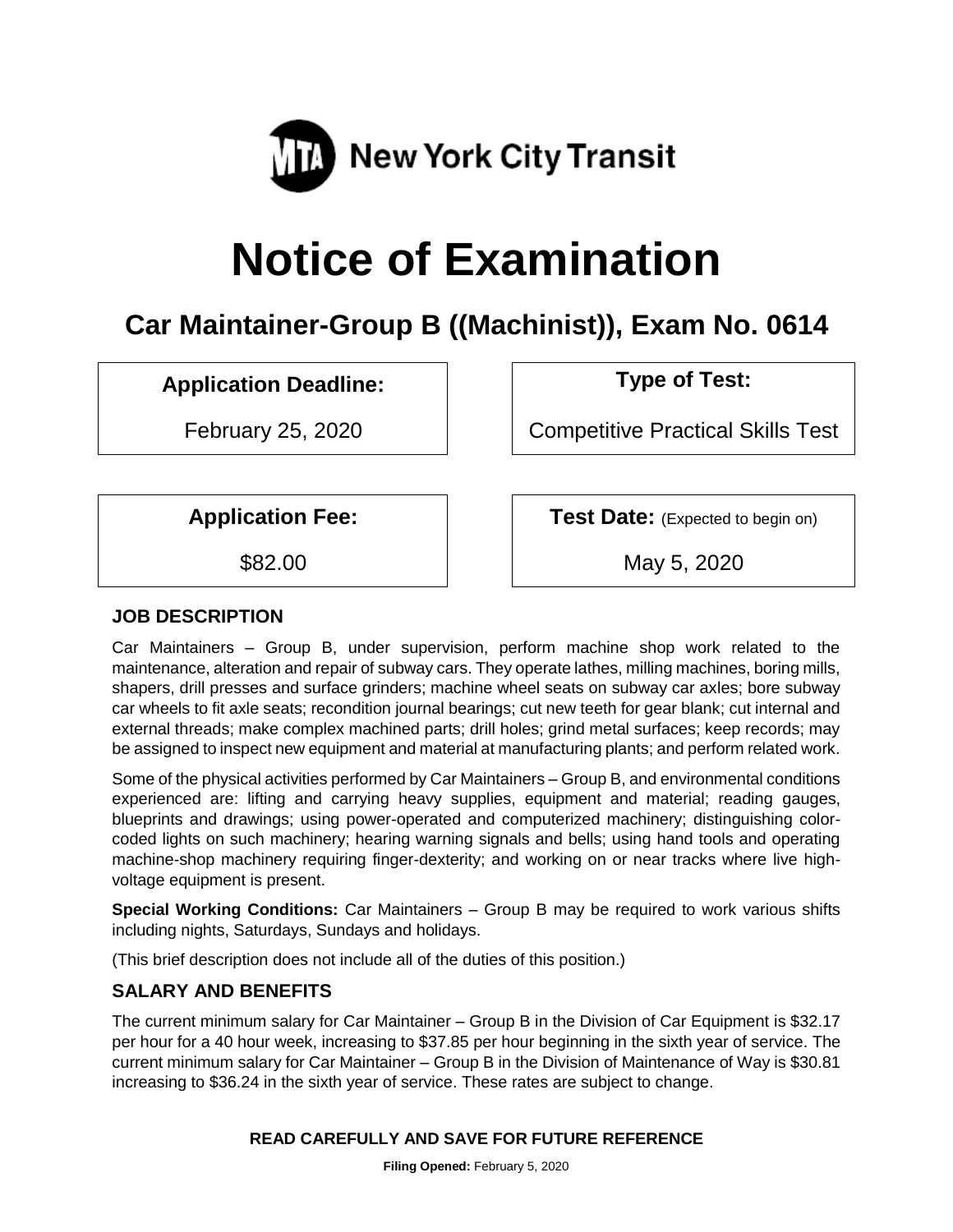#### **SALARY AND BENEFITS (Continued)**

The benefits of this position include, but are not limited to, night and weekend salary differentials, paid holidays, vacation and sick leave, a comprehensive medical plan and a pension plan.

#### **HOW TO QUALIFY**

**Education and Experience Requirements:** By the **last day of the Application Period,** you must meet the following requirements:

- 1. Four years of full-time satisfactory experience as a journey-level machinist in a machine shop, performing machine and bench work, including experience on the lathe, milling machine, surface grinder, shaper, boring mill and drill press; or
- 2. Three years of full-time satisfactory experience as a journey-level machinist in a machine shop performing machine and bench work, including experience on the lathe, milling machine, surface grinder, shaper, boring mill and drill press, preceded by one of the following:
	- A) Two years of full-time satisfactory experience as a machinist's helper; or
	- B) Graduation from a recognized trade school or technical school with a major course of study in machine shop technology and tools or a closely related field totaling 600 hours or more; or
	- C) Graduation from a vocational high school with a major course of study in machine shop technology and tools or a closely related field; or
	- D) An associate degree, or a higher degree, from an accredited college or university with a major course of study in machine shop technology and tools or a closely related field; or
- 3. Completion of a four-year full time apprenticeship in the machinist trade recognized by the New York State Department of Labor, U.S. Department of Labor or any state apprenticeship council, which is recognized by the U.S. Department of Labor.

If you have qualifying part-time experience, it will be credited on a prorated basis.

The high school, vocational high school, technical school, or trade school must be approved by a State's Department of Education or a recognized accrediting organization. The college or university must be accredited by regional, national, professional or specialized agencies recognized as accrediting bodies by the U.S. Secretary of Education, and by the Council for Higher Education Accreditation (CHEA).

You are responsible for determining whether you meet the qualification requirements for this examination prior to submitting the *Application*. You may be given the competitive practical skills test before we determine if you meet the qualification requirements. If you are marked "Not Qualified," your *Application* fee will **not** be refunded and you will **not** receive a score.

#### **REQUIREMENTS TO BE APPOINTED**

**Medical Requirement:** Medical guidelines have been established for the position of Car Maintainer – Group B. You will be examined to determine whether you can perform the essential functions of the position. Where appropriate, a reasonable accommodation will be provided for a person with a disability to enable him or her to perform the essential functions of the job.

**Drug Screening Requirement:** You must pass a drug screening in order to be appointed, and if appointed, you will be subject to random drug and alcohol tests for the duration of your employment. Additionally, if you have tested positive on a drug or alcohol test or had a refusal to test during preemployment or while employed by a Federal DOT-regulated employer during the applicable period, you must have completed the Substance Abuse Professional (SAP) evaluation, referral and

#### **READ CAREFULLY AND SAVE FOR FUTURE REFERENCE**

**Filing Opened:** February 5, 2020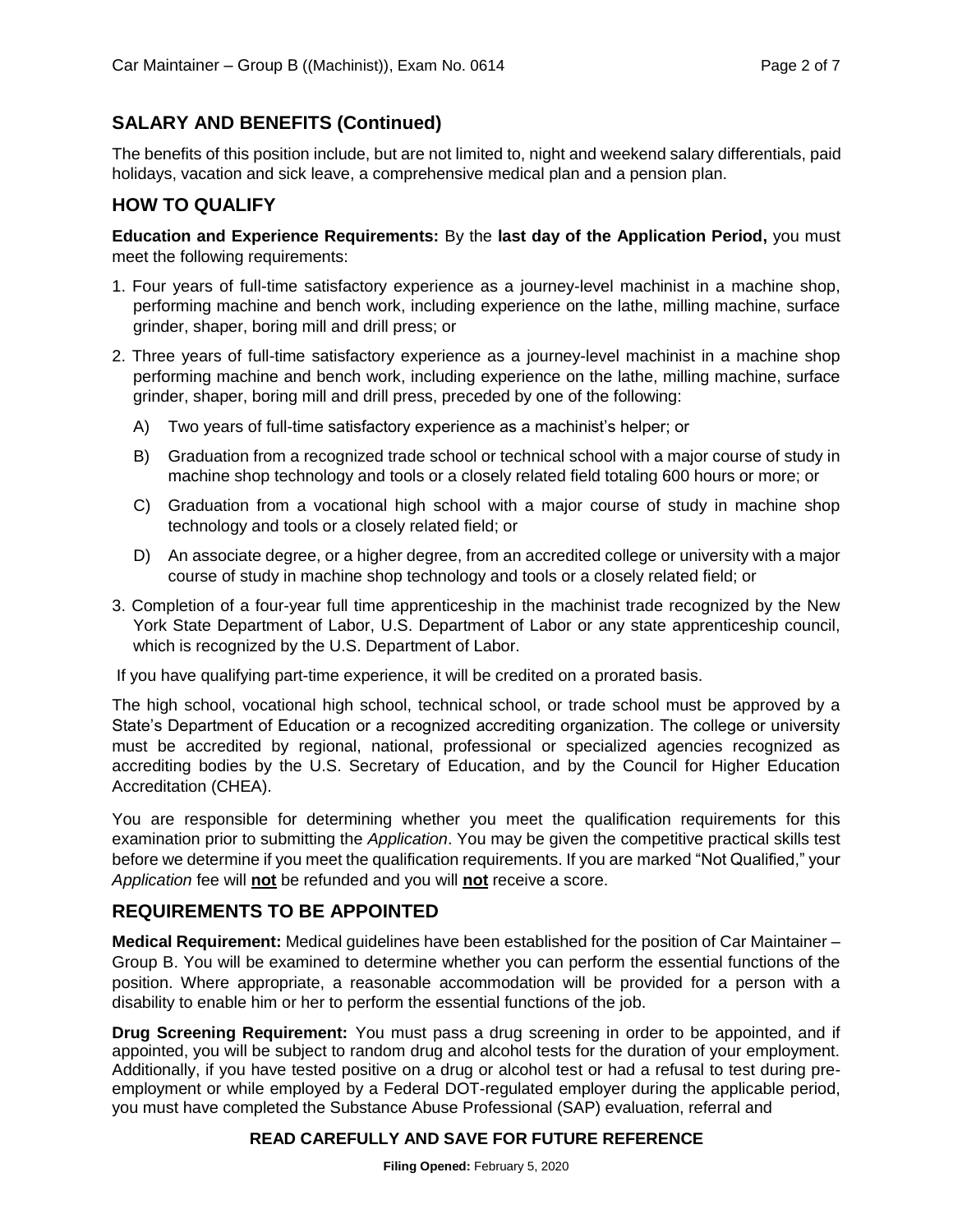#### **REQUIREMENTS TO BE APPOINTED (Continued)**

education/treatment process required by federal law in order to be appointed to this safety-sensitive position.

**Residency:** New York City residency is not required for this position.

**English Requirement:** You must be able to understand and be understood in English to perform the duties and responsibilities of the position.

**Proof of Identity:** Under the Immigration Reform and Control Act of 1986, you must be able to prove your identity and your right to obtain employment in the United States prior to employment with MTA New York City Transit.

#### **HOW TO OBTAIN AN APPLICATION**

During the application period, the application and other required forms for this examination will be attached to this Notice of Examination. Additional copies may be obtained during the application period at<http://mta.info/nyct/hr/appexam.htm> , or you may obtain a printed copy in person at the MTA Exam Information Center, as indicated below. Computers with internet access are available on a limited basis at branches of the New York Public Library, the Brooklyn Public Library and the Queens Library to patrons with a valid library card.

**MTA Exam Information Center:** Open Monday through Friday, from 9 AM to 3 PM, in the lobby at 180 Livingston Street, Brooklyn, New York. Directions: take the A, C, F or R trains to the Jay Street-Metro Tech Station, or the 2, 3, or the G train to the Hoyt Street Station. The MTA Exam Center will be closed on Monday, February 17, 2020 in observance of President's Day.

#### **REQUIRED FORMS**

- 1. **Application:** Make sure that you follow all instructions included with your *Application*, including payment of fee. Save a copy of the instructions for future reference.
- 2. **Education and Experience Test Paper:** Write your social security number in the box at the top of the cover page, and the examination title and number in the box provided. This form must be filled out completely and in detail for you to receive your proper rating. Keep a copy of your completed Education and Experience Test Paper for your records.
- 3. **Foreign Education Fact Sheet (required only if you need credit for your foreign education for this examination):** If you were educated outside the United States, you must have your foreign education evaluated to determine its equivalence to education obtained in the United States. The services that are approved to make this evaluation, as well as instructions on how to submit this evaluation are listed in the *Foreign Education Fact Sheet* included with your application packet. When you contact the evaluation service, ask for a "document-by-document" (general) evaluation of your foreign education. Your foreign education evaluation **must** be submitted directly to NYC Transit's Examinations Unit by the service completing the evaluation. Foreign education evaluations received directly from applicants will **not** be accepted. You can also access the *Foreign Education Fact Sheet* on our website at http://web.mta.info/nyct/hr/forms\_instructions.htm.

**Note:** If you have earned a higher-level degree in the United States that supersedes the level of education required to meet the qualification requirements, you do not need to submit a foreign education evaluation. However, you must indicate that you have completed the higher-level degree in the United States; proof of acceptance into an academic program or school is not sufficient to determine satisfactory equivalency.

#### **READ CAREFULLY AND SAVE FOR FUTURE REFERENCE**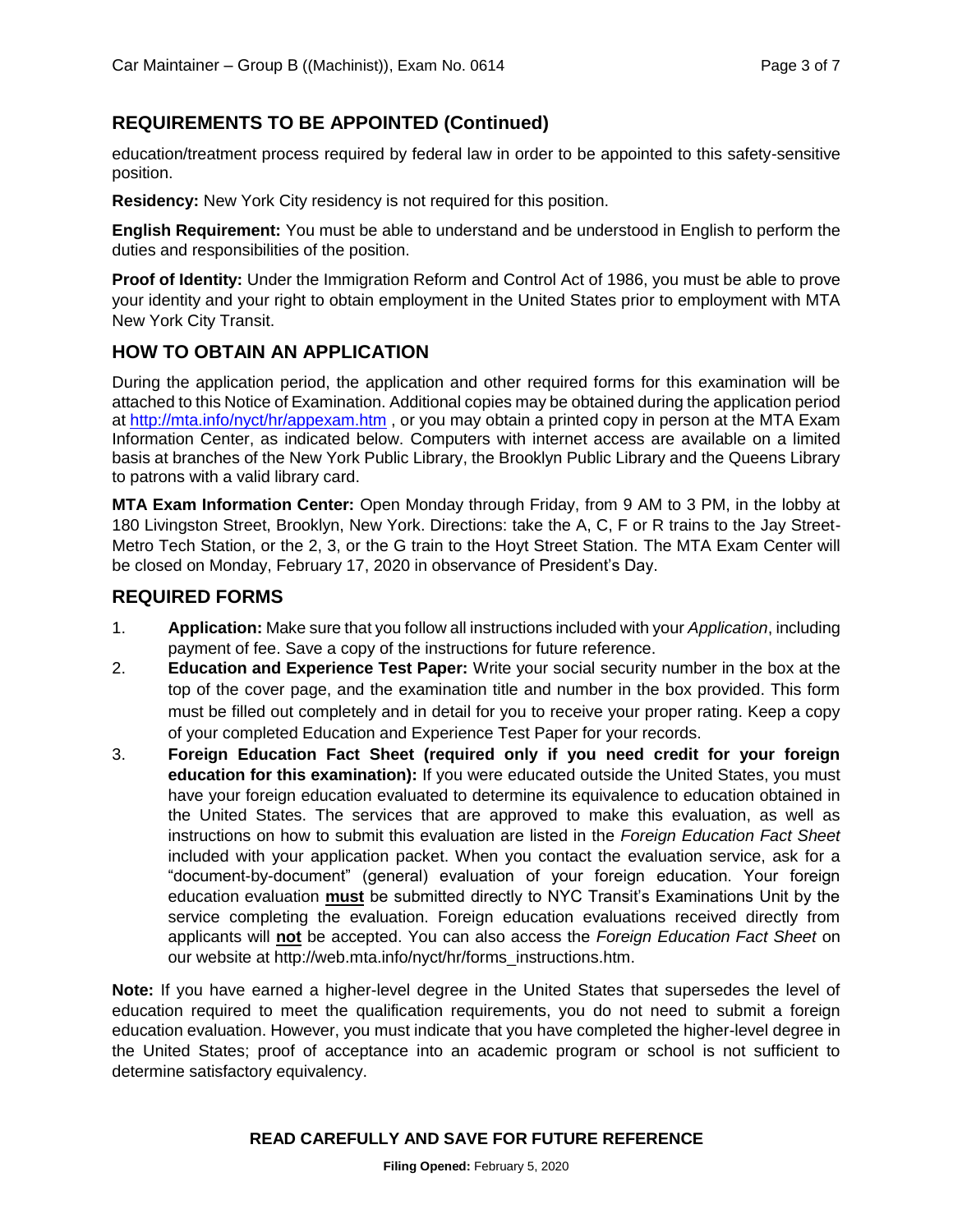#### **HOW TO SUBMIT AN APPLICATION AND PAY THE APPLICATION FEE**

If you believe you meet the requirements in the "How to Qualify" section, you **must** apply by mail. MTA New York City Transit will **not** accept *Applications* in person.

#### **Applications by mail must:**

- 1. Include all of the required forms, as indicated in the "Required Forms" section above.
- 2. Be postmarked by the last day of the application period.
- 3. Be mailed to the address in the "Correspondence" section of this notice.
- 4. Include the appropriate fee in the form of a money order.

#### **The Money Order (Postal Money Order preferred) must:**

- 1. Be made payable to MTA New York City Transit.
- 2. Be valid for one year.
- 3. Have the following information written on it: your name, home address, the last four digits of your social security number, and the exam title and exam number.

Save your money order receipt for future reference and proof of filing an *Application*.

#### **Cash and personal checks will not be accepted**.

**Application Fee:** This fee is generally not refundable. Under special circumstances, you may be entitled to a refund. You should refer to the Department of Citywide Administrative Services ("DCAS") General Exam Regulations to determine if you are entitled to a refund prior to requesting a refund. You can refer to the bottom of the last page of the Notice of Examination for instructions on how to obtain a copy of the DCAS General Exam Regulations.

#### **HOW TO SUBMIT AN APPLICATION WHEN REQUESTING A FEE WAIVER**

Applicants who wish to request a fee waiver must obtain an *Application* in person at the MTA Exam Information Center as indicated above and must submit the *Application* and required forms by mail to the address in the "Correspondence" section below **by the last day of the application period**.

MTA New York City Transit will not accept *Applications* in person. Additional information on how to request an application fee waiver is available with the *Application.*

#### **ADMISSION LETTER OR NOT QUALIFIED LETTER**

An *Admission Letter* or a *Not Qualified Letter* will be mailed to you about 10 days before the first date of the practical skills test. If you do not receive an *Admission Letter* at least 4 days before this date, you may obtain a duplicate letter at the MTA Exam Information Center (as indicated above). A paper copy of the *Admission Letter* is your ticket for admission to the test.

Applicants **must** keep their mailing address **up to date**. Please refer to the Correspondence section below for instructions on how to update your address and other contact information.

#### **THE TEST**

You will be given a competitive practical skills test. A score of at least 70% is required to pass this test. Your score on this test will be used to determine your place on the eligible list.

You will be scheduled to take the test as indicated in the above "Test Date" box. You will be randomly assigned to a test date and location, and you cannot request that your scheduled test date or location be changed, unless you meet the conditions in the "Special Arrangements" section below.

#### **READ CAREFULLY AND SAVE FOR FUTURE REFERENCE**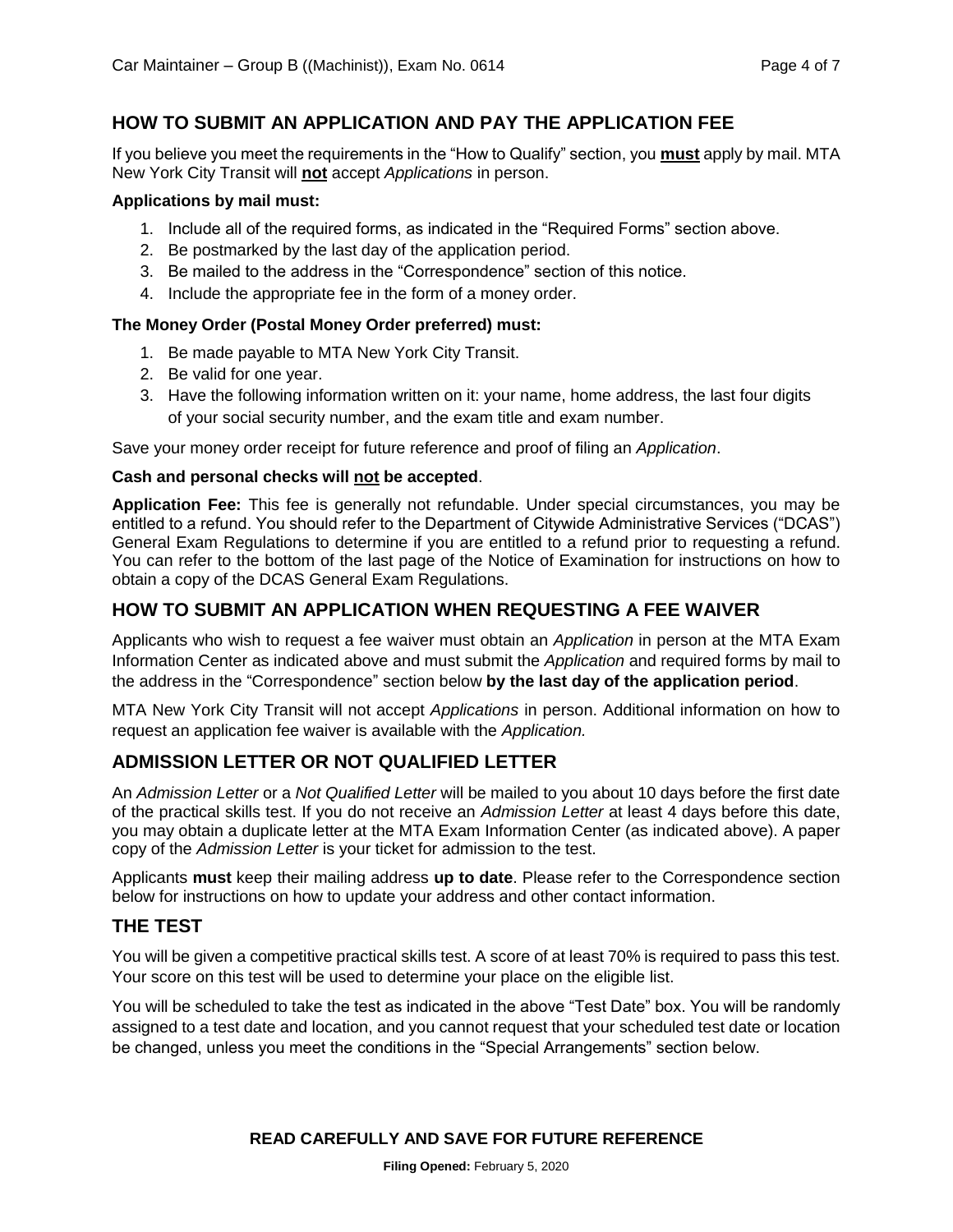#### **THE TEST (Continued)**

Veterans' or Disabled Veterans' Credit will be granted only to eligible passing candidates who request that they be applied. Veterans' or Disabled Veterans' Credit should be requested at the time of application, but **must** be requested before the date the eligible list is established. Claims for Veterans' or Disabled Veterans' Credit cannot be made once the eligible list is established.

The competitive practical skills test will require you to perform machine and bench work tasks while demonstrating safe and proper use of hand tools and machinery.

#### **TEST ADMINISTRATION GUIDELINES**

**Warning:** You are not permitted to enter the test site with cellular phones, smart watches, beepers, pagers, cameras, portable media players, or other electronic devices. Calculators are permitted; however, they must be hand-held, battery or solar powered, numeric only. Calculators with functions **other than** addition, subtraction, multiplication and division **are prohibited**. Electronic devices with an alphabetic keyboard or with word processing or data recording capabilities such as planners, organizers, etc. are prohibited. If you use any of these devices in the building at any time before, during or after the test, you may **not** receive your test results, your test score may be nullified, and your application fee will **not** be refunded.

You may not have any other person, including children, present with you while you are being processed for or taking the test and no one may wait for you inside of the test site while you are taking the test.

**Required Identification: You are required to bring one (1) form of valid (non-expired) signature and photo bearing identification to the test site**. The name that was used to apply for the exam must match the first and last name on the photo ID. A list of acceptable identification documents is provided below**. If you do not have an acceptable ID, you may be denied testing.** Acceptable forms of identification (bring one) are as follows: State issued driver's license, State issued identification card, US Government issued Passport, US Government issued Military Identification Card, US Government issued Alien Registration Card, IDNYC, Employer ID with photo, or Student ID with photo.

Leaving: You must leave the test site once you finish the test. If you leave the test site after being fingerprinted but before finishing the test, you will not be permitted to re-enter. If you disregard this instruction and re-enter the test site, you may not receive your test results, your test score may be nullified, and your application fee will not be refunded.

#### **THE TEST RESULTS**

If you meet the education and experience requirements and pass the competitive practical skills test, your name will be placed in final score order on an eligible list and you will be given a list number. You will be notified by mail of your test results. If you meet all the requirements and conditions, you will be considered for appointment when your name is reached on the eligible list.

#### **ADDITIONAL INFORMATION**

**Promotion Examination:** A promotion examination for this title is being held for eligible MTA New York City Transit employees. The names appearing on the promotion list will be considered first in filling vacancies.

**Selective Certification for Special Experience:** If you have the experience listed below, you may be considered for appointment to positions requiring this experience through a process called Selective Certification. If you qualify for Selective Certification, you may be given preferred consideration for positions requiring this experience. Your experience will be verified by MTA New York City Transit at the time of appointment.

#### **READ CAREFULLY AND SAVE FOR FUTURE REFERENCE**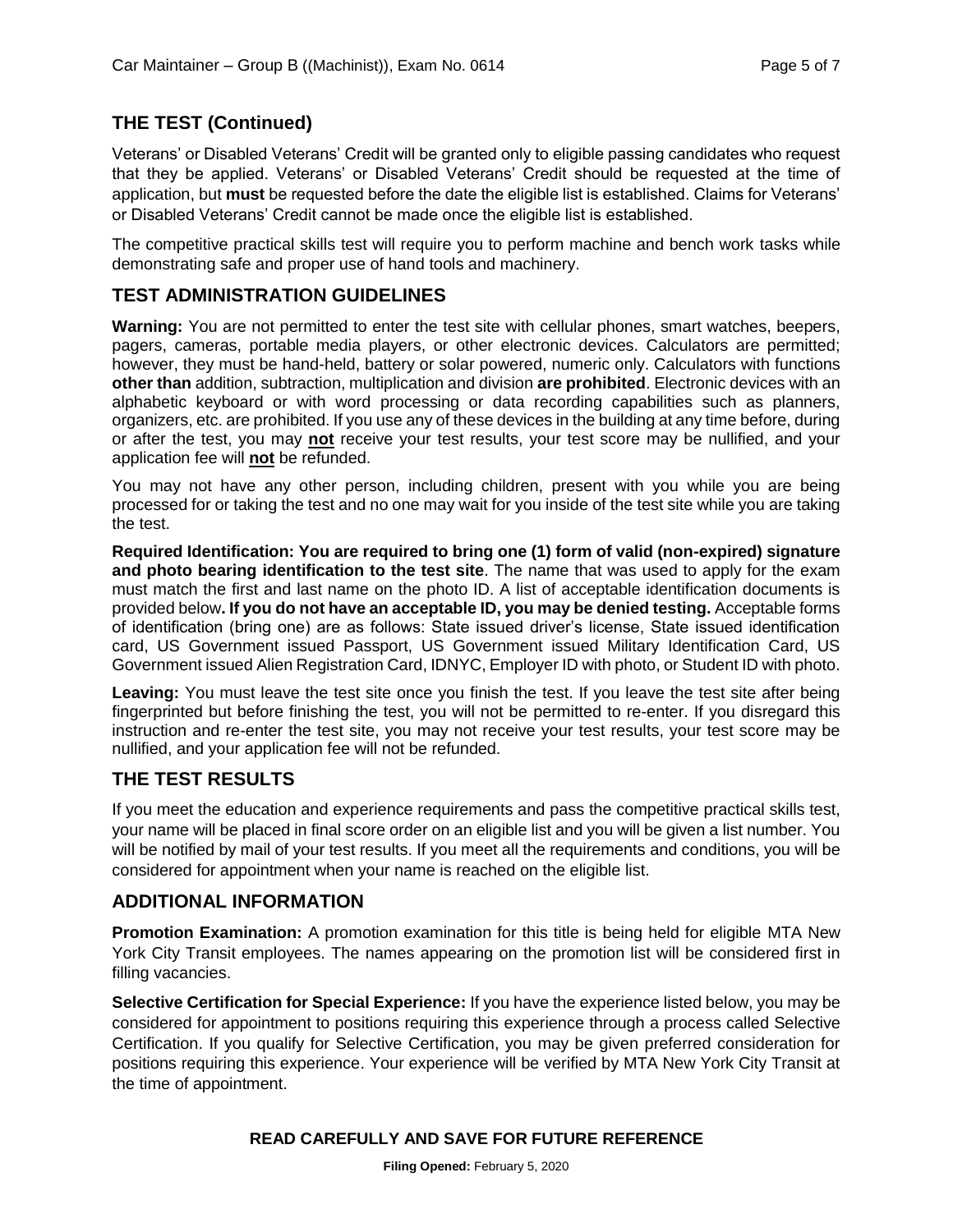#### **ADDITIONAL INFORMATION (Continued)**

**Selective Certification for positions requiring CNC (Computer Numerical Control) Machine Operator experience**. Two years of full-time CNC (Computer Numerical Control) Machine Operator Experience.

The above Selective Certification requirements may be met at any time during the duration of the list. If you meet this requirement at some future date, please submit a request by mail to the address in the correspondence section below. Please include the examination title and number, your social security number, and the Selective Certification you are requesting in your correspondence.

#### **SPECIAL ARRANGEMENTS**

**Special Test Accommodations:** If you plan to request special testing accommodations due to disability or an alternate test date due to your religious belief, follow the instructions included with your *Application* and mail your request to the address found in the "Correspondence" section below no later than 30 days prior to the first scheduled test date.

**Make-Up Test:** You may apply for a make-up test if you cannot take the practical skills test on the scheduled date for any of the following reasons:

- 1. Compulsory attendance before a public body; or
- 2. On-the-job injury or illness caused by municipal employment where you are an officer or employee of the City; or
- 3. Absence from the test within one week after the death of a spouse, domestic partner, parent, sibling, child, or child of a domestic partner where you are an officer or employee of the City; or
- 4. Absence due to ordered military duty; or
- 5. A clear error for which MTA New York City Transit is responsible; or
- 6. A temporary disability, pregnancy-related, or child-birth related condition preventing you from taking the test.

To request a make-up test, mail your request with your documentation of special circumstances to the address found in the "Correspondence Section" below within 60 days of your scheduled test date or make the request within 90 days of restoration to your position after performing ordered military duty.

#### **CORRESPONDENCE**

**Change of Contact Information:** It is critical that you keep your contact information (telephone number, mailing address and/or email address) current with MTA New York City Transit. You may miss important information about your exam(s) or consideration for appointment or promotion, including important information that may require a response by a specified deadline, if we do not have your correct contact information. To update your contact information, you must:

- 1. Visit us at the MTA Exam Information Center;
- 2. Email us at [examsunit@nyct.com,](mailto:examsunit@nyct.com) with the subject named 'Contact Info Update'; or
- 3. Mail us at the address below, with the words 'Contact Info Update' next to the exam title.

Your request must include your full name, exam title(s), exam number(s) and your old and new telephone numbers, mailing and/or email address**.** 

**All changes to an MTA employee's contact information must also be made through the MTA Business Service Center (BSC) via the employee portal at [http://www.mymta.info.](http://www.mymta.info/)**